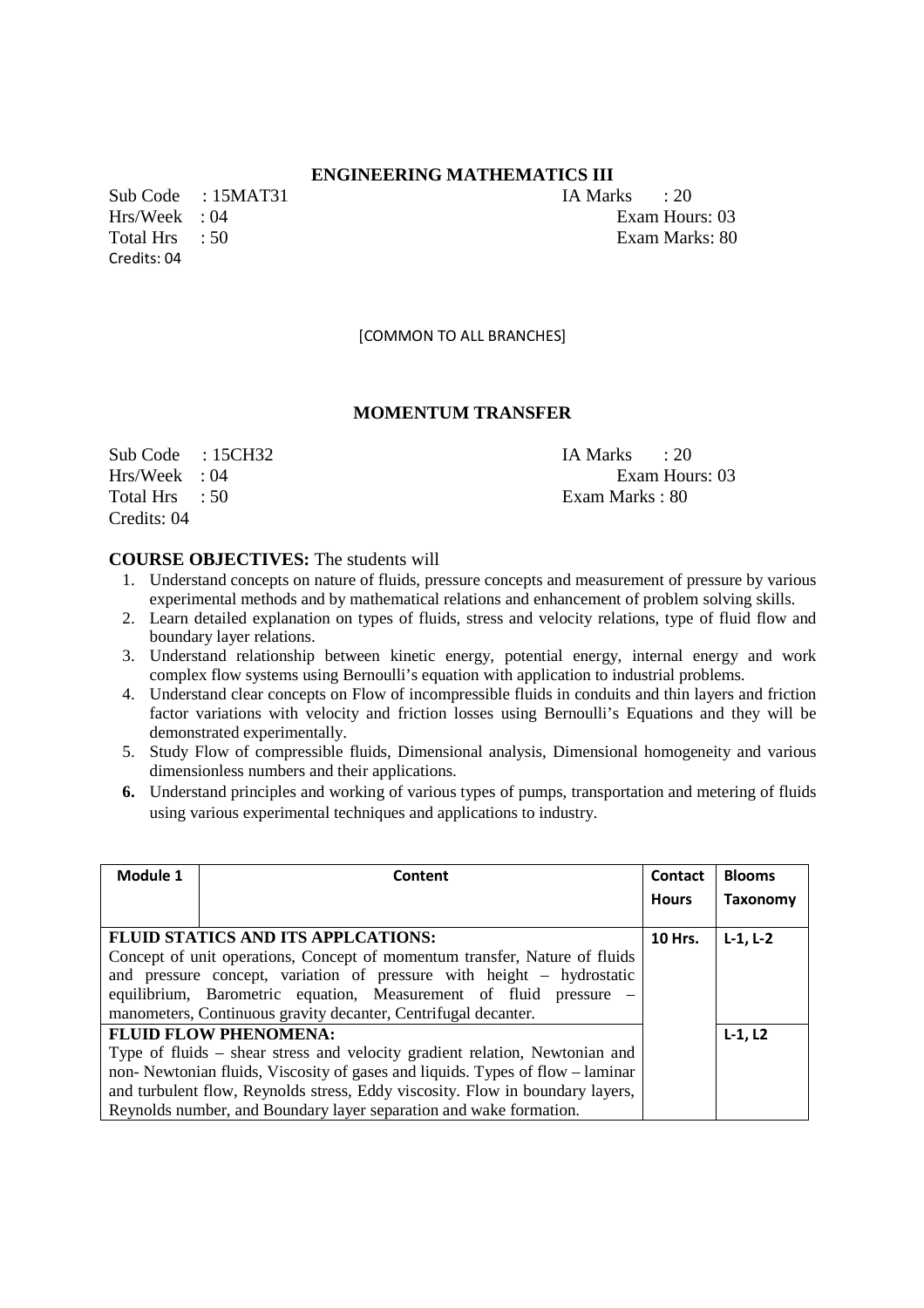| Module 2       | Content                                                                    | <b>Contact</b> | <b>Blooms</b> |
|----------------|----------------------------------------------------------------------------|----------------|---------------|
|                |                                                                            | <b>Hours</b>   | Taxonomy      |
|                |                                                                            |                |               |
|                | <b>BASIC EQUATIONS OF FLUID FLOW:</b>                                      | <b>10 Hrs.</b> | $L-2, L-3$    |
|                | Average velocity, Mass velocity, Continuity equation, Euler and Bernoulli  |                |               |
|                | equations Modified equations for real fluids with correction factors, Pump |                |               |
|                | work in Bernoulli equation, Angular momentum equation.                     |                |               |
|                | FLOW OF INCOMPRESSIBLE FLUIDS IN CONDUITS AND THIN                         |                | $L-2, L-3$    |
| <b>LAYERS:</b> |                                                                            |                |               |
|                | Laminar flow through circular and non-circular conduits, Hagen Poiseuille  |                |               |
|                | equation, Laminar flow of non-Newtonian liquids. Turbulent flow            |                |               |

| Module 3         | Content                                                                      | Contact      | <b>Blooms</b> |
|------------------|------------------------------------------------------------------------------|--------------|---------------|
|                  |                                                                              | <b>Hours</b> | Taxonomy      |
|                  |                                                                              |              |               |
|                  | FLOW OF INCOMPRESSIBLE FLUIDS IN CONDUITS AND THIN                           | 10 Hrs       | $L-2, L-3$    |
| LAYERS :( Contd) |                                                                              |              |               |
|                  | Friction factor chart, friction from changes in velocity or direction, Form  |              |               |
|                  | friction losses in Bernoulli equation, Flow of fluids in thin layers         |              |               |
|                  | <b>FLOW OF COMPRESSEBLE FLUIDS:</b>                                          |              | $L-2, L-3$    |
|                  | Continuity equation, Concept of Mach number, Total energy balance,           |              |               |
|                  | Velocity of sound, Ideal gas equations, Flow through variable-area conduits, |              |               |
|                  | Adiabatic frictional flow, Isothermal frictional flow (elementary treatment  |              |               |
| only).           |                                                                              |              |               |

| Module 4     | Content                                                                                                                                                                                                                                                                                                                                                                     | <b>Contact</b><br><b>Hours</b> | <b>Blooms</b><br><b>Taxonomy</b> |
|--------------|-----------------------------------------------------------------------------------------------------------------------------------------------------------------------------------------------------------------------------------------------------------------------------------------------------------------------------------------------------------------------------|--------------------------------|----------------------------------|
| and notches. | <b>TRANSPORTATION AND METERING OF FLUIDS:</b><br>Pipes, Fittings and valves, Measurement of fluid and gas flow rates by orifice,<br>venturi & rotameters. Pitot tube. Elementary concept of target meter, vortex-<br>shedding meters, turbine meters, positive displacement meters, magnetic<br>meters, coriolis meters and thermal meters, Flow through open channel-weirs | 10Hrs                          | $L-2, L-3$                       |

| Module 5      | Content                                                                  | <b>Contact</b> | <b>Blooms</b> |
|---------------|--------------------------------------------------------------------------|----------------|---------------|
|               |                                                                          | <b>Hours</b>   | Taxonomy      |
|               |                                                                          |                |               |
| <b>PUMPS:</b> |                                                                          | <b>10 Hrs.</b> | $L-2, L-3$    |
|               | Performance and Characteristics of pumps-positive displacement and       |                |               |
|               | centrifugal pumps, Fans, compressors, and blowers.                       |                |               |
|               | <b>DIMENSIONAL ANALYSIS:</b>                                             |                | $L-2, L-3$    |
|               | Dimensional homogeneity, Rayleigh's and Buckingham's $\Pi$ - methods,    |                |               |
|               | Significance of different dimensionless numbers, Elementary treatment of |                |               |
|               | similitude between model and prototype.                                  |                |               |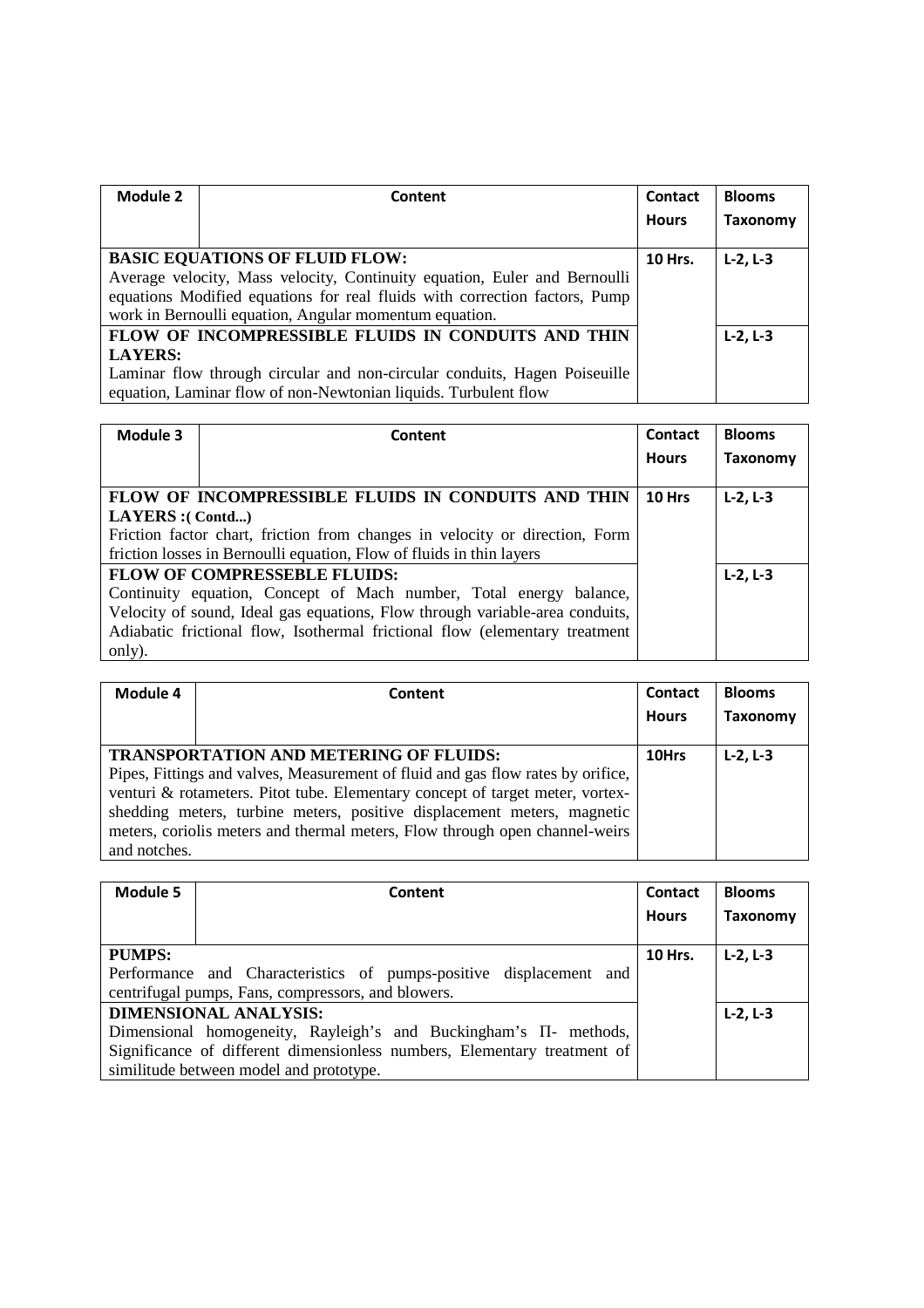# **COURSE OUTCOMES:** On completion of this course the students will be able to

- 1. Analyze different types of fluids and they will be able to measure pressure difference for flow of fluids.
- 2. Understand and analyze the relationship between kinetic and potential energy, internal energy, work, and heat in complex flow systems using Bernoulli's equation, perform macroscopic energy balances.
- 3. Analyze and calculate friction factor for different types of flow in various types of constructions.
- 4. Develop mathematical relations using Dimensional analysis by Rayleigh and Buckingham  $-\pi$ method.

### **GRADUATE ATTRIBUTES:**

- Design and Development of Solutions.
- Problem Analysis

## **QUESTION PAPER PATTERN:**

• The question paper will have ten questions. Each full is for 16 marks. There will be two full questions (with a maximum of four sub questions) from each module. Each full question will have sub questions covering all the topics under a module. The students will have to answer five full questions, selecting one full question from each module.

# **TEXT BOOKS:**

- 1. McCabe, W.L., et.al., **"Unit Operations in Chemical Engineering"**, 5<sup>th</sup> edn., Mc Graw Hill, New York 1993
- 2. Kumar K.L., **"Engineering Fluid Mechanics"**, Eurasia Publishing House (p) Ltd., New Delhi, 3 rd edn. 1984
- 3. Dr R K Bansal., "**A Text Book of Fluid Mechanics**" 1st edn., Laxmi Publications (P) Ltd., New Delhi. 2005.

## **REFERENCE BOOKS:**

- 5. Coulson J.H. and Richardson J.F., "Chemical Engineering", Vol-I, 5<sup>th</sup> edn., Asian Books (p) Ltd., New Delhi, 1998
- 6. Badger W.L. and Banchero J.T., **"Introduction to Chemical Engineering"**, Tata McGraw Hill, New York, 1997

# **CHEMICAL PROCESS CALCULATIONS**

**Sub Code : 15CH33 IA Marks : 20 Hrs/Week : 04 Exam Hours : 03 Total Hrs** : 50 **Exam Marks : 80 Exam Marks : 80 Credits: 04**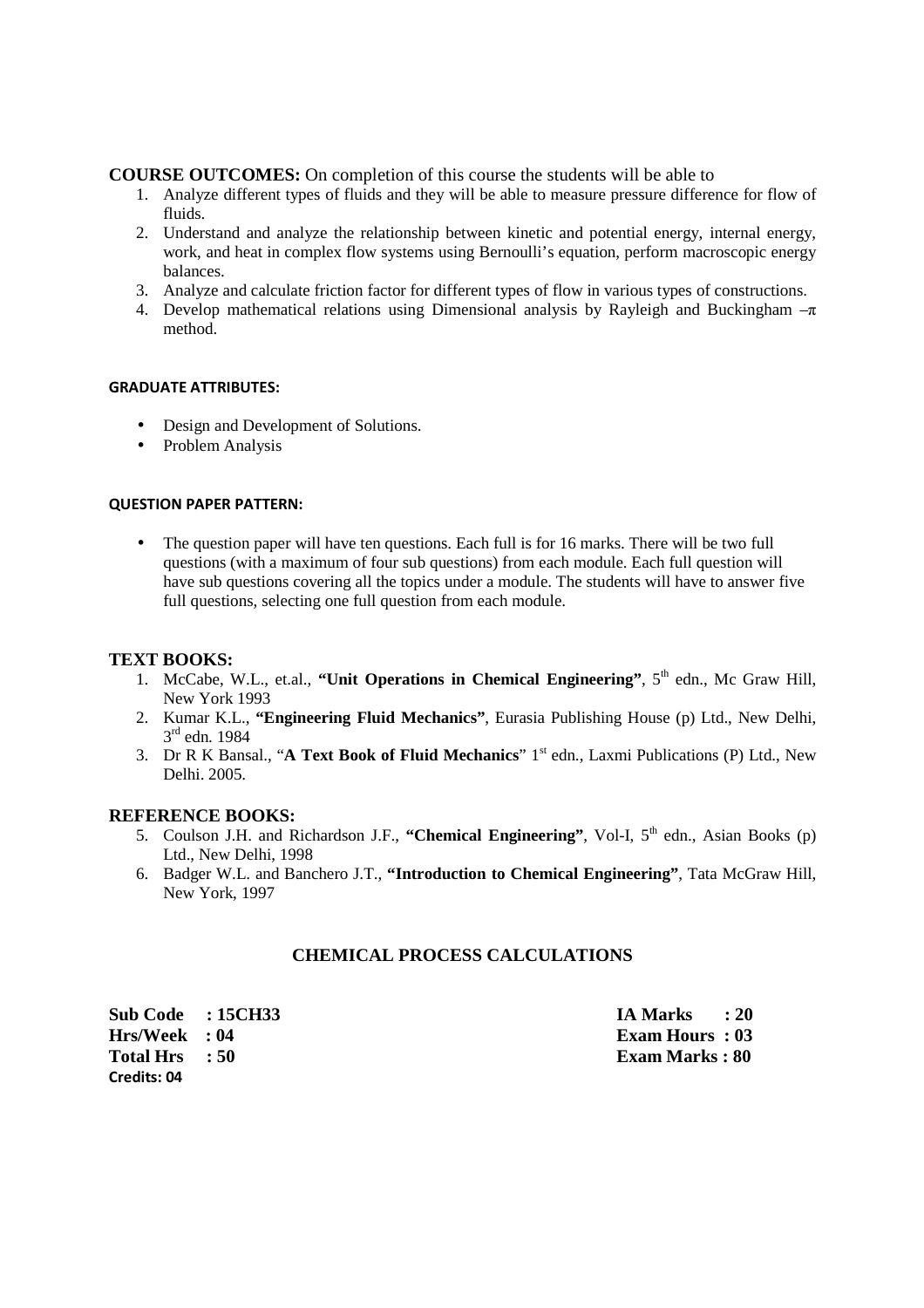- 1. Learn basic laws about the behavior of gases, liquids and solids and some basic mathematical tools.
- 2. Understand systematic problem solving skills, enhance confidence, and generate careful work habits.
- 3. Learn what material balances are, how to formulate and apply them, how to solve them.
- 4. Learn what energy balances are, and how to apply them and finally, to learn how to deal with the complexity of big problems

| Module 1 | Content                                                                                                                                                                                                                                                     | Contact      | <b>Blooms</b> |
|----------|-------------------------------------------------------------------------------------------------------------------------------------------------------------------------------------------------------------------------------------------------------------|--------------|---------------|
|          |                                                                                                                                                                                                                                                             | <b>Hours</b> | Taxonomy      |
|          | UNITS AND DIMENSIONS:                                                                                                                                                                                                                                       | 10Hrs        | $L-1, L-2.$   |
|          | Fundamental and derived units, Conversion, Dimensional consistency of<br>equations, conversions of equations.                                                                                                                                               |              |               |
|          | <b>BASIC CHEMICAL CALCULATIONS:</b><br>Concept of mole, mole fraction, Compositions of mixtures of solids, liquids<br>and gases, Concept of Normality, Molarity, Molality, ppm, Use of semi-log,<br>log-log, triangular graphs, Ideal gas law calculations. |              |               |

| <b>Module 2</b>   | Content                                                                   | <b>Contact</b> | <b>Blooms</b> |
|-------------------|---------------------------------------------------------------------------|----------------|---------------|
|                   |                                                                           | <b>Hours</b>   | Taxonomy      |
|                   |                                                                           |                |               |
|                   | <b>MATERIAL BALANCE WITHOUT REACTION:</b>                                 | 10Hrs          | $L-2, L3.$    |
|                   | General material balance equation for steady and unsteady state, Typical  |                |               |
|                   | steady state material balances in distillation, absorption, extraction,   |                |               |
| crystallization,  |                                                                           |                |               |
|                   |                                                                           |                |               |
|                   |                                                                           |                |               |
| Module 3          | Content                                                                   | <b>Contact</b> | <b>Blooms</b> |
|                   |                                                                           | <b>Hours</b>   | Taxonomy      |
|                   |                                                                           |                |               |
|                   | <b>MATERIAL BALANCE WITHOUT REACTION:</b>                                 | 10Hrs          | $L-2, L3.$    |
|                   |                                                                           |                |               |
|                   | Drying, mixing and evaporation, Elementary treatment of material balances |                |               |
|                   | involving bypass, recycle and purging, Psychrometry, Humidification and   |                |               |
| dehumidification. |                                                                           |                |               |

| Module 4 | Content | Contact      | <b>Blooms</b> |
|----------|---------|--------------|---------------|
|          |         | <b>Hours</b> | Taxonomy      |
|          |         |              |               |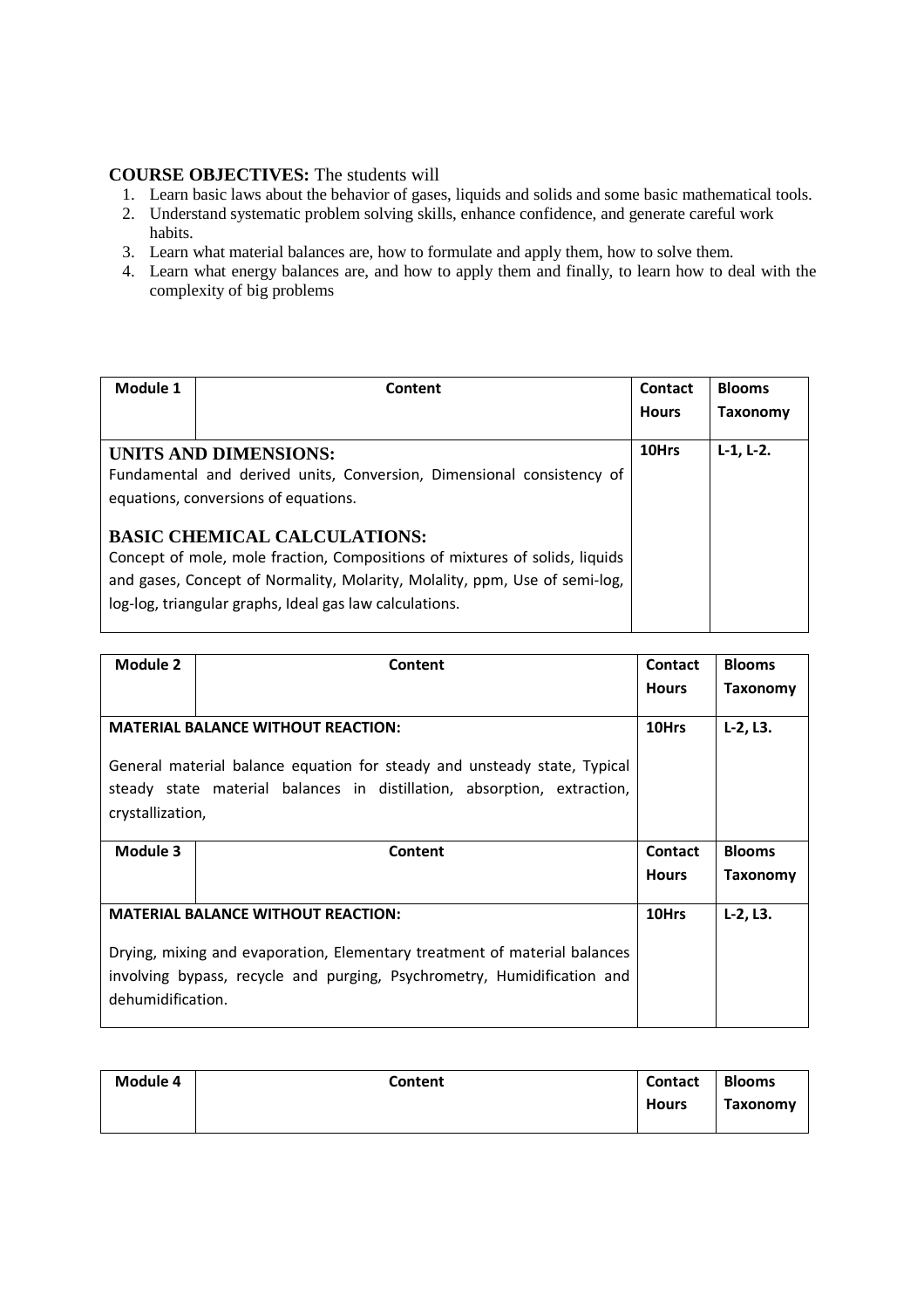| 10Hrs | L-2. L3. |
|-------|----------|
|       |          |
|       |          |
|       |          |

| Module 5               | Content                                                                                | <b>Contact</b> | <b>Blooms</b>   |
|------------------------|----------------------------------------------------------------------------------------|----------------|-----------------|
|                        |                                                                                        | <b>Hours</b>   | <b>Taxonomy</b> |
|                        |                                                                                        |                |                 |
| <b>ENERGY BALANCE:</b> |                                                                                        | 10Hrs          | $L-2, L3.$      |
|                        | General steady state energy balance equation, Heat capacity, Enthalpy, Heat            |                |                 |
|                        | of formation, Heat of reaction, Heat of combustion and Calorific values. Heat          |                |                 |
|                        | of solution, Heat of mixing, Heat of crystallization, determination of $\Delta H_R$ at |                |                 |
|                        | standard and elevated temperatures, Theoretical flame temperature and                  |                |                 |
|                        | adiabatic flame temperature.                                                           |                |                 |
|                        |                                                                                        |                |                 |

# **COURSE OUTCOMES:** On completion of this course the student will have

- 1. Clear idea of various types of unit systems and they will be able to convert units from one form of the unit to other.
- 2. Sound strategy for solving material and energy balance problems.
- 3. Adopt the tools learned from the course from the numerical problems which contain more than two unit operations.
- 4. Develop mathematical relations for mass balance and energy balances for any processes.

## **GRADUATE ATTRIBUTES:**

- Design and Development of Solutions.
- Problem Analysis
- Computational Knowledge.

## **QUESTION PAPER PATTERN:**

• The question paper will have ten questions. Each full is for 16 marks. There will be two full questions (with a maximum of four sub questions) from each module. Each full question will have sub questions covering all the topics under a module. The students will have to answer five full questions, selecting one full question from each module.

# **NOTE: QUESTION PAPER TO CONTAIN AT LEAST 30% THEORY**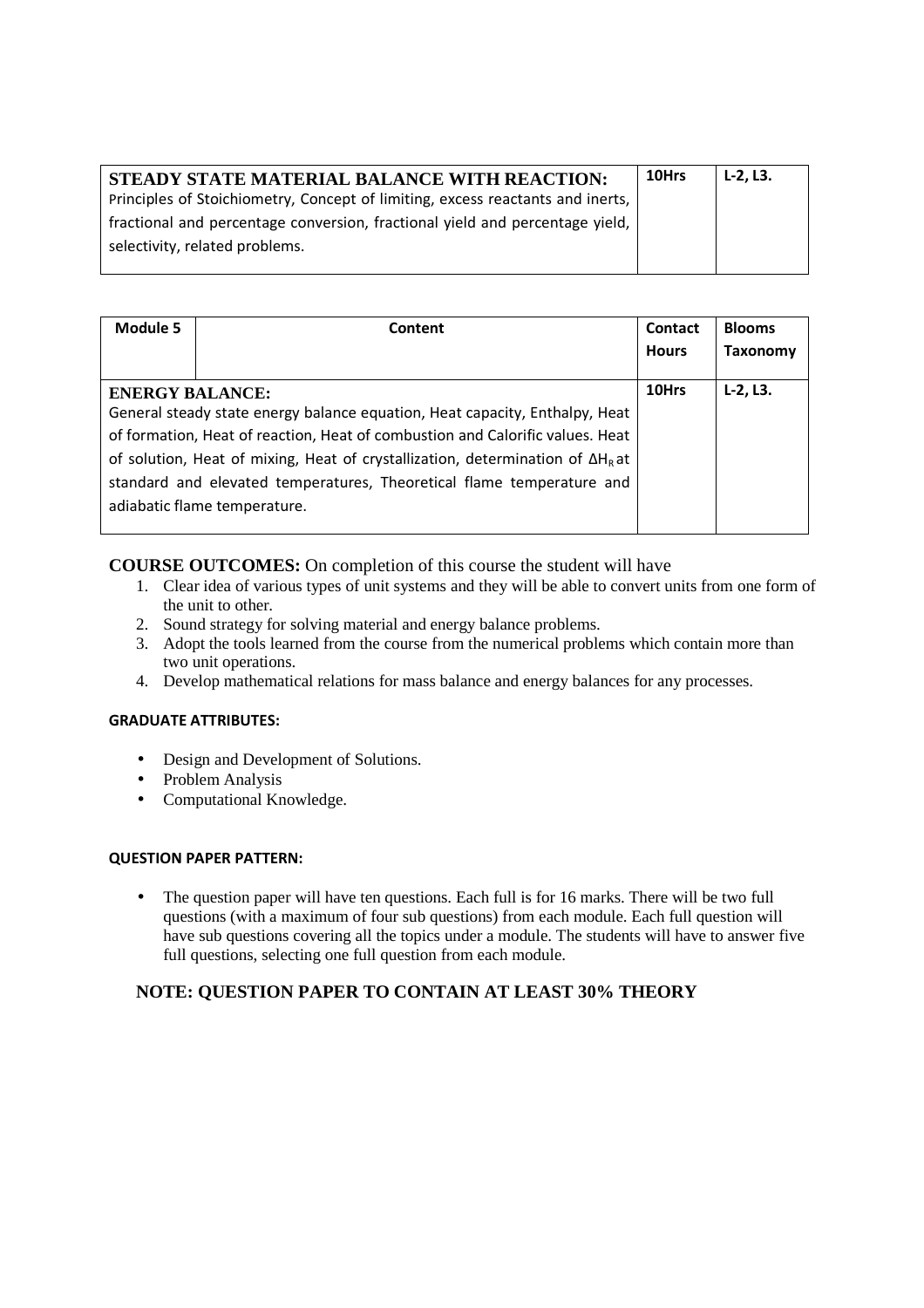# **TEXT BOOKS:**

- 1. Bhatt B.I. and Vora S.M., **"Stoichiometry (SI Units)"**, Third edition, 1996, Tata McGraw Hill Publishing Ltd., New Delhi, 1996
- 2. Hougen O.A., Watson K.M. and Ragatz R.A., **"Chemical Process Principles Part I"**
- 3. **"Material and Energy balances"**, Second edition, CBS publishers and distributors, New Delhi, 1995

#### **REFERENCE BOOK:**

1. Himmelblau D.M., "Basic principle and Calculations in Chemical Engineering", 6<sup>th</sup> edn, Prentice Hall of India, New Delhi,1997

# **MECHANICAL OPERATIONS**

**Total Hrs : 50 Exam Marks: 80** 

**Sub Code : 15CH34 IA Marks : 20 Hrs/Week : 04 Exam Hours : 03** 

**Credit: 04** 

- 1. Study different properties of particulate solids, handling and mixing of solid particles.
- 2. Study principles of communition and different types of equipment for size reduction like crushers, grinders etc.
- 3. Understand mechanical separation aspect such as screening, filtration, sedimentation, transportation of solids etc.
- 4. Understand energy requirements in solids handling, agitation and mixing, solid conveying and storage.
- 5. Hands on experience of working by conducting experiments on some of the basic unit operations such as separation and size reduction.
- 6. Present seminar on current separation techniques and submit the report on the same.

| Module 1 | Content                                                                              | <b>Contact</b> | <b>Blooms</b>        |
|----------|--------------------------------------------------------------------------------------|----------------|----------------------|
|          |                                                                                      | <b>Hours</b>   | Taxonomy             |
|          | <b>PARTICLE TECHNOLOGY:</b>                                                          | 10Hrs          | $L-1$ , $L-2$ , $L-$ |
|          |                                                                                      |                |                      |
|          | Particle shape, particle size, different ways of expression of particle size, shape  |                | 3                    |
|          | factor, sphericity, particle size analysis, screens - ideal and actual screens,      |                |                      |
|          | Differential and cumulative size analysis, effectiveness of screen, Specific surface |                |                      |
|          | of a mixture of particles, Number of particles in a mixture, standard screens,       |                |                      |
|          | Industrial screening equipment, Motion of screen, Grizzly, Gyratory screen,          |                |                      |
|          | Vibrating screen, Trammels, sub sieve analysis - Air permeability                    |                |                      |
|          |                                                                                      |                |                      |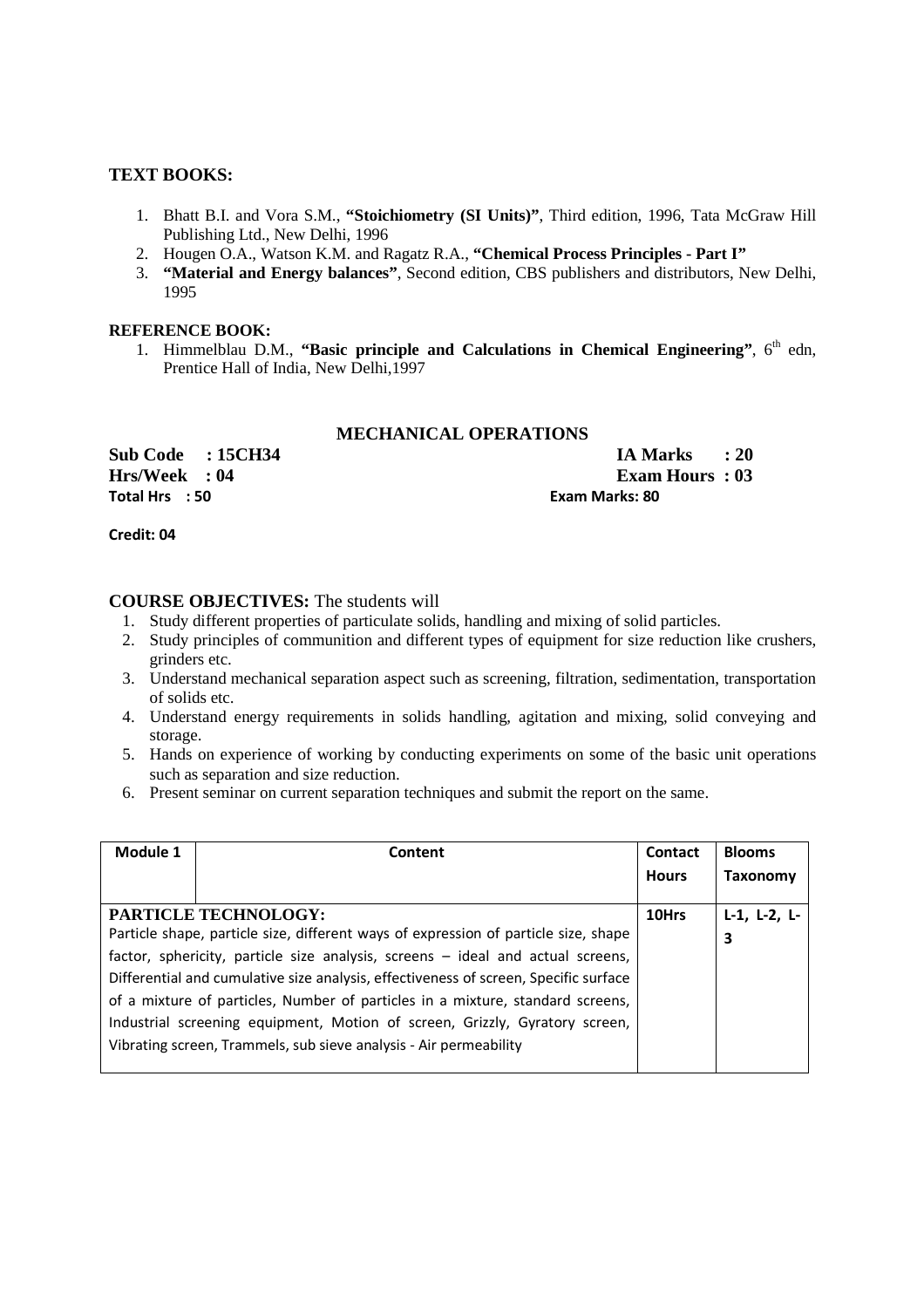| <b>Module 2</b>                          | Content                                                                                                                                                          | <b>Contact</b> | <b>Blooms</b>        |
|------------------------------------------|------------------------------------------------------------------------------------------------------------------------------------------------------------------|----------------|----------------------|
|                                          |                                                                                                                                                                  | <b>Hours</b>   | <b>Taxonomy</b>      |
| <b>SIZE REDUCTION:</b>                   |                                                                                                                                                                  | 10Hrs          | $L-1$ , $L-2$ , $L-$ |
|                                          |                                                                                                                                                                  |                | 3                    |
|                                          | Introduction - types of forces used for comminution, Criteria for communition,                                                                                   |                |                      |
|                                          | Characteristics of comminuted products, Laws of size reduction, Work Index,                                                                                      |                |                      |
|                                          | Energy utilization, methods of operating crushers - Free crushing, choke                                                                                         |                |                      |
|                                          | feeding, open circuit grinding, Closed circuit grinding, wet and dry grinding,                                                                                   |                |                      |
|                                          | Equipment for size reduction $-$ Classification of size reduction equipment,<br>equipment - Blake jaw crusher, Gyratory crusher, Smooth roll crusher, Toothed    |                |                      |
|                                          | roll crusher, impactor, Attrition mill, Ball mill, Critical speed of ball mill, Ultra fine                                                                       |                |                      |
|                                          | grinders, Fluid energy mill, colloid mill, Cutters - Knife cutter.                                                                                               |                |                      |
|                                          |                                                                                                                                                                  |                |                      |
| Module 3                                 | Content                                                                                                                                                          | Contact        | <b>Blooms</b>        |
|                                          |                                                                                                                                                                  | <b>Hours</b>   | <b>Taxonomy</b>      |
|                                          | <b>FLOW OF FLUID PAST IMMERSED BODIES:</b>                                                                                                                       | 10 Hrs         | $L-1$ , $L-2$ , $L-$ |
|                                          | Fluidization, conditions for fluidization, Minimum fluidization velocity, Types of                                                                               |                | 3                    |
|                                          | fluidization, Applications of fluidization, Slurry Transport, Pneumatic conveying.                                                                               |                |                      |
|                                          | <b>MOTION OF PARTICLES THROUGH FLUIDS:</b>                                                                                                                       |                | $L-1$ , $L-2$ , $L-$ |
|                                          | Mechanics of particle motion, Equation for one dimensional motion of particles                                                                                   |                | 3                    |
|                                          | through a fluid in gravitational and centrifugal field, Terminal velocity, Drag                                                                                  |                |                      |
|                                          | coefficient, Motion of spherical particles in Stoke's region, Newton's region, and<br>Intermediate region, Criterion for settling regime, Hindered settling,     |                |                      |
|                                          | Modification of equation for hindered settling, Centrifugal separators, Cyclones                                                                                 |                |                      |
| and Hydro cyclones.                      |                                                                                                                                                                  |                |                      |
|                                          |                                                                                                                                                                  |                |                      |
| Module 4                                 | Content                                                                                                                                                          | Contact        | <b>Blooms</b>        |
|                                          |                                                                                                                                                                  | <b>Hours</b>   | <b>Taxonomy</b>      |
| <b>SEDIMENTATION:</b>                    |                                                                                                                                                                  | 10 Hrs         | $L-1$ , $L-2$ , $L-$ |
|                                          | Batch settling test, Application of batch settling test to design of a                                                                                           |                | 3                    |
|                                          | continuous thickener, Coe and Clevenger theory, Kynch theory, thickener                                                                                          |                |                      |
| design, Determination of thickener area. |                                                                                                                                                                  |                |                      |
| <b>FILTRATION:</b>                       |                                                                                                                                                                  |                | $L-1$ , $L-2$ , $L-$ |
|                                          | Introduction, Classification of filtration, Cake filtration, Clarification, batch                                                                                |                | 3                    |
|                                          | and continuous filtration, Pressure and vacuum filtration, Constant rate<br>filtration and cake filtration, Characteristics of filter media, Industrial filters, |                |                      |
|                                          | Sand filter, Filter press, Leaf filter, Rotary drum filter, Horizontal belt filter,                                                                              |                |                      |
|                                          | Bag filter, Centrifugal filtration - Suspended batch centrifuge, Filter aids,                                                                                    |                |                      |
|                                          | Application of filter aids, Principles of cake filtration, Modification of<br>Kozeny – Carmen for filtration.                                                    |                |                      |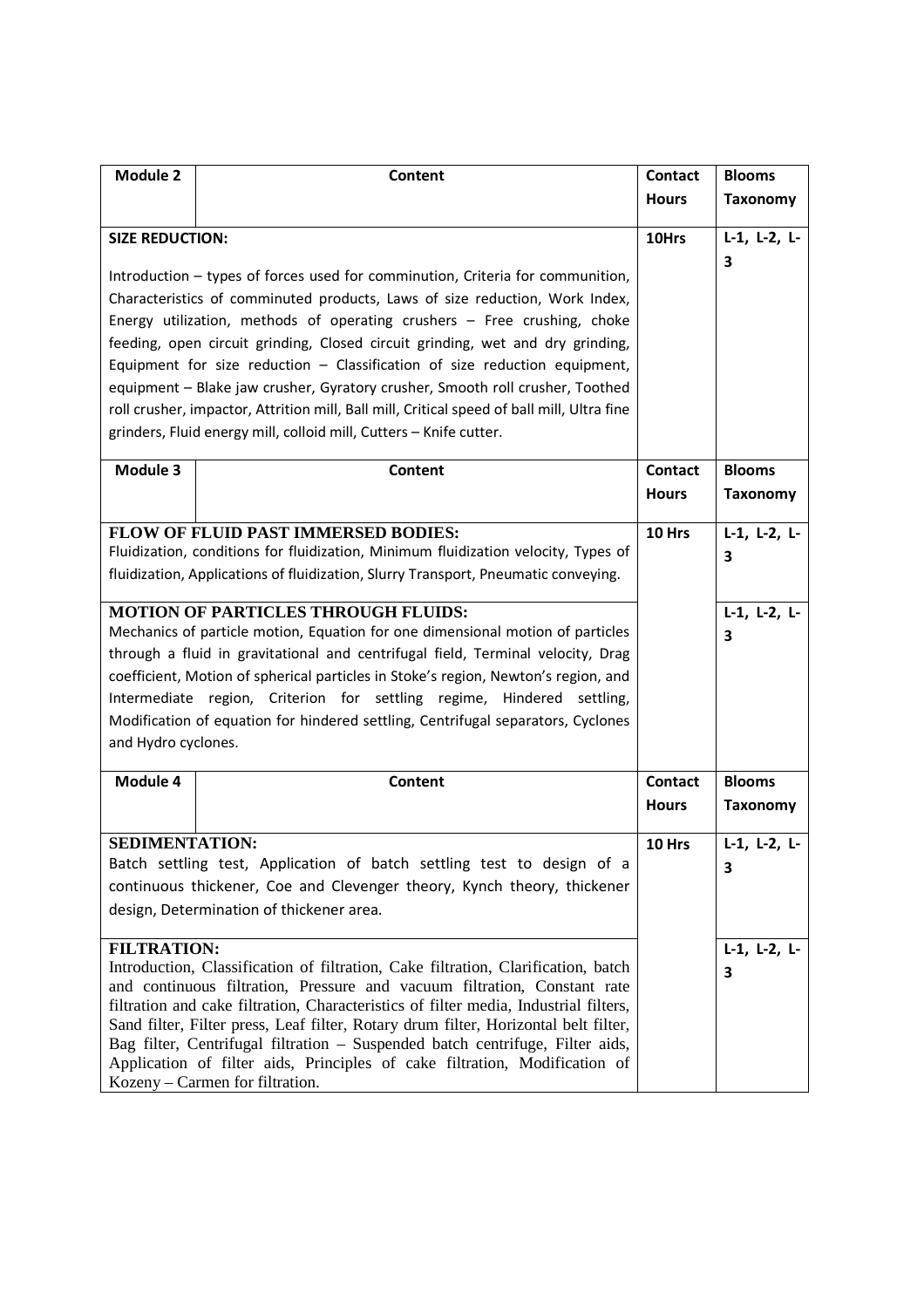| <b>Module 5</b>           | Content                                                                      | Contact      | <b>Blooms</b>        |
|---------------------------|------------------------------------------------------------------------------|--------------|----------------------|
|                           |                                                                              | <b>Hours</b> | Taxonomy             |
|                           | <b>AGITATION AND MIXING:</b>                                                 | 10 Hrs       | $L-1$ , $L-2$ , $L-$ |
|                           | Application of agitation, Agitation equipment, Types of impellers –          |              | 3                    |
|                           | Propellers, Paddles and Turbines, Flow patterns in agitated vessels,         |              |                      |
|                           | Prevention of swirling, Standard turbine design, Mixing of solids, Types of  |              |                      |
|                           | mixers – Change can mixers, Muller mixers, Mixing index, Ribbon blender,     |              |                      |
|                           | Internal screw mixer, Tumbling mixer.                                        |              |                      |
|                           |                                                                              |              |                      |
|                           | SAMPLING, STORAGE AND CONVEYING OF SOLIDS:                                   |              | $L-1$ , $L-2$ , $L-$ |
|                           | Sampling of solids, Storage of solids, Open and closed storage, Bulk and bin |              | 3                    |
|                           | storage, Conveyors - Belt conveyers, Bucket conveyor, Screw conveyor.        |              |                      |
|                           | <b>MISCELLANEOUS SEPARATION:</b>                                             |              | $L-1$ , $L-2$ , $L-$ |
|                           | Magnetic separation, Electrostatic separation, Jigging, Heavy media          |              | 3                    |
|                           | separation, Froth floatation process, Floatation cells, Typical floatation   |              |                      |
|                           | circuits, Size enlargement - Flocculation, Briquetting, Granulation (only    |              |                      |
| principle and equipment). |                                                                              |              |                      |
|                           |                                                                              |              |                      |

# **COURSE OUTCOMES:** The students are expected to do the following

- 1. Classify and suggest different type of separation processes required for the feed material.
- 2. Suggest different types of size reduction methods such as crushing, grinding milling depending on the type and size of the material.
- 3. Calculate the power requirements for different type of mechanical operations.
- 4. Select different type of conveying methods.
- 5. Hands on experience on various separation and size reduction experiments.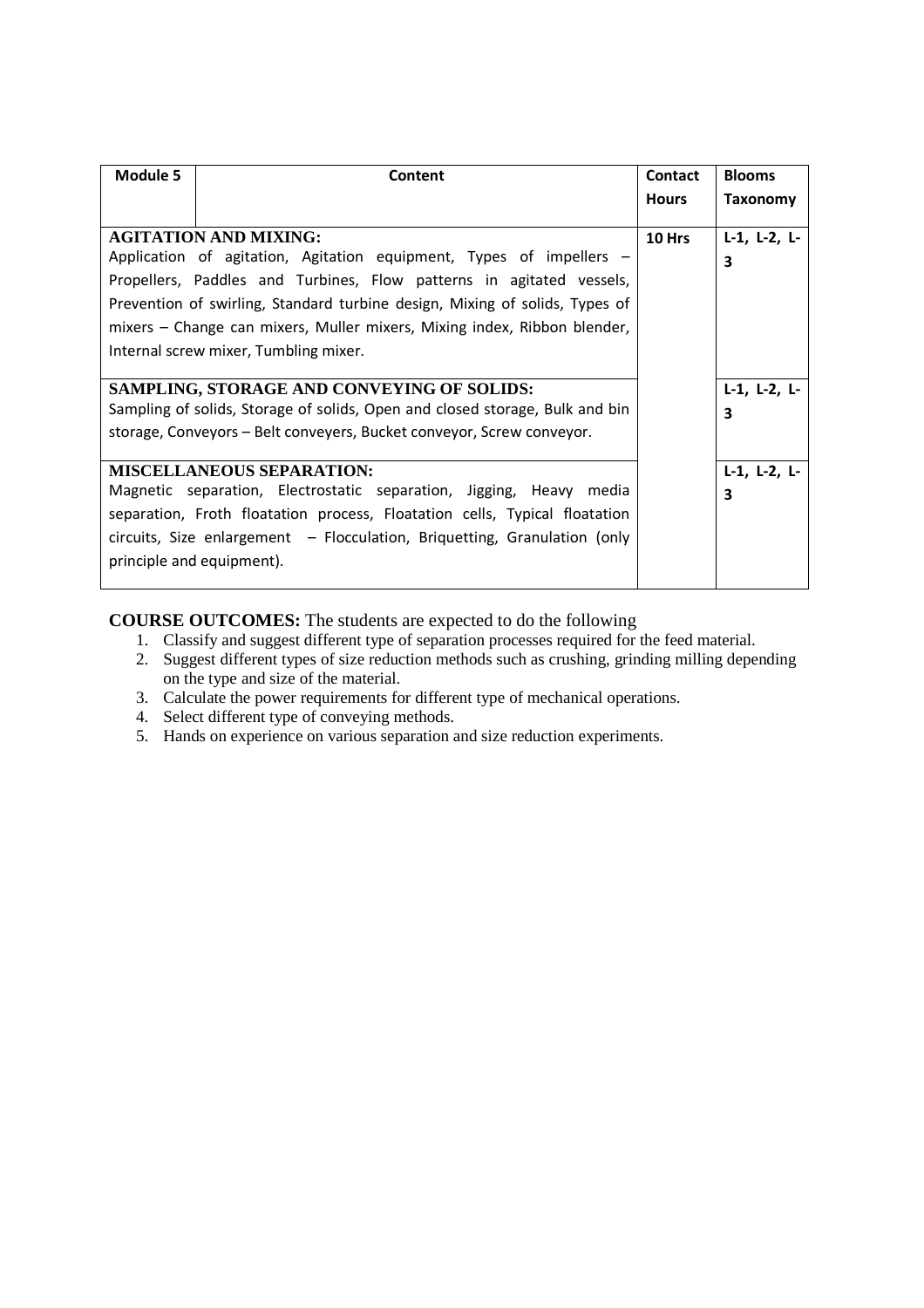# **GRADUATE ATTRIBUTES:**

- Problem analysis.
- Design/development of solutions.

#### **QUESTION PAPER PATTERN:**

• The question paper will have ten questions. Each full is for 16 marks. There will be two full questions (with a maximum of four sub questions) from each module. Each full question will have sub questions covering all the topics under a module. The students will have to answer five full questions, selecting one full question from each module.

#### **TEXT BOOKS:**

- 1. McCabe, W.L., et.al., **"Unit Operations in Chemical Engineering"**, 5<sup>th</sup> edn., Mc Graw Hill International, Singapore, 2000
- 2. Badger W.L. and Banchero J.T., "Introduction to Chemical Engineering", 3<sup>rd</sup> edn. Tata McGraw Hill International Edition, Singapore , 1999
- 3. Coulson J.H. and Richardson J.F., **"**Coulson and Richardson's **Chemical Engineering"**, Vol-II Particle Technology and Separation Process, 6<sup>th</sup> edn., Asian Books (p) Ltd., New Delhi, 1998

# **REFERENCE BOOKS:**

- 1. Brown G.G., et.al., "Unit Operations", I edn., CBS Publisher, New Delhi, 1995
- 2. Foust A.S., et.al., "Principles of Unit Operations", III edn., John Wiley and Sons, New York, 1997

# **CHEMICAL TECHNOLOGY-I**

**Total Hrs : 50 Exam Marks: 80** 

**Sub Code : 15CH35 IA Marks : 20 Hrs/Week : 04 Exam Hours: 03** 

#### **Credit: 04**

## **COURSE OBJECTIVES:** The students will

- 1. Understand industrial scale operations and processes employed at inorganic chemical industries.
- 2. Be exposed to various types of reactions and reactor types involved.
- 3. Understand various types of engineering problems encountered at these industries.
- 4. Be exposed to National importance and major plant locations of these industries.
- 5. Understand safety and environmental concerns of these industries.

**Note: Unit processes and unit operations involved, main/side reactions, raw materials / utility required, material and energy balances, flow sheet of the process, equipment used, major and minor engineering problems, uses, examples of such industries in India, reasons for their locations of the above industries are to be discussed.**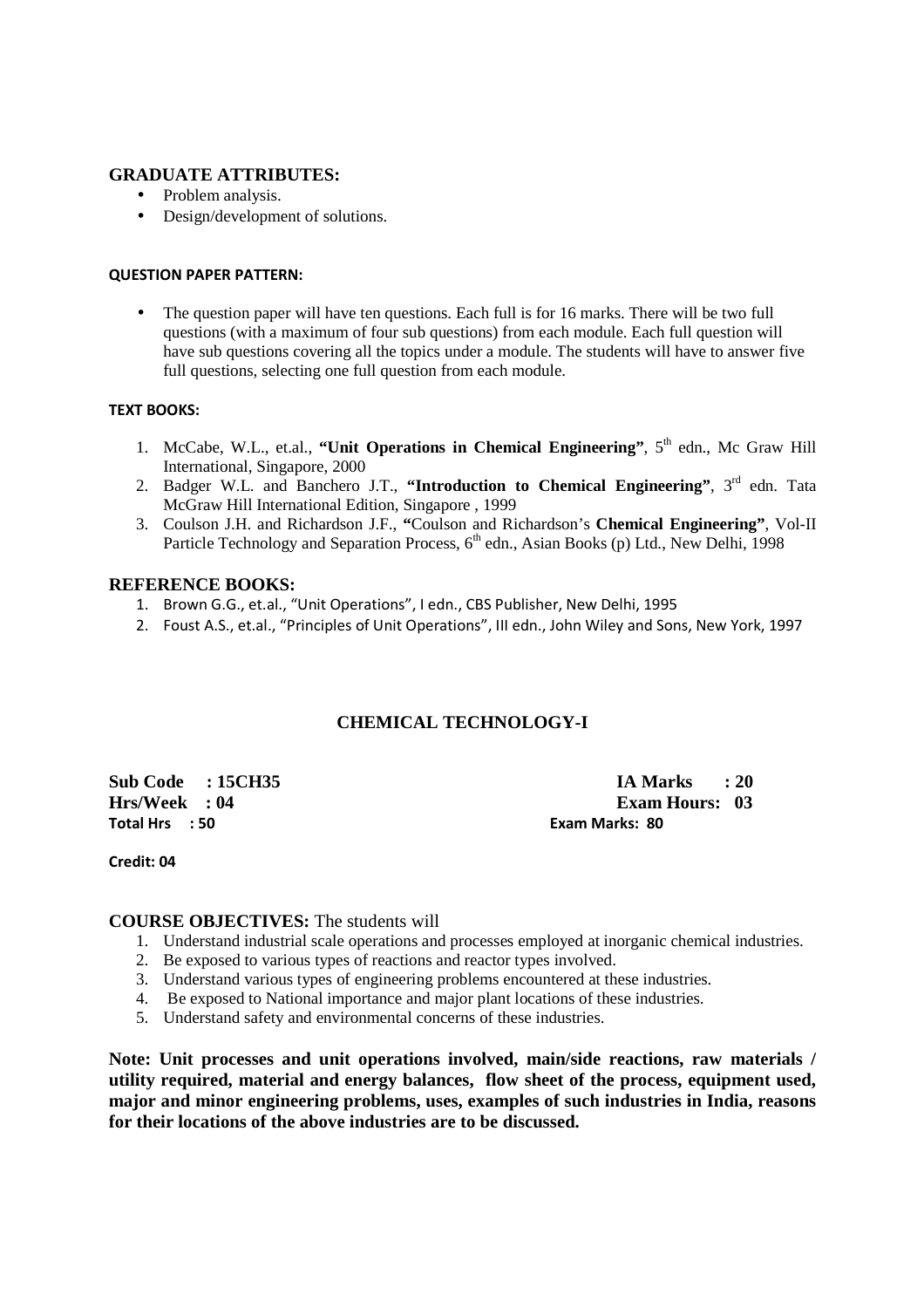| Module 1              | Content                                                                                                                                                                                                                                                              | <b>Contact</b> | <b>Blooms</b>        |
|-----------------------|----------------------------------------------------------------------------------------------------------------------------------------------------------------------------------------------------------------------------------------------------------------------|----------------|----------------------|
|                       |                                                                                                                                                                                                                                                                      | <b>Hours</b>   | Taxonomy             |
| <b>Water and Air:</b> |                                                                                                                                                                                                                                                                      | 10Hrs          | $L-1$ , $L-2$ , $L-$ |
| Water:                |                                                                                                                                                                                                                                                                      |                | 3                    |
| Air:                  | Introduction, sources of water, impurities in water, soft water-hard water,<br>causes of hardness, disadvantages of hard water, measurement of hardness,<br>methods of softening of water, drinking water, purification of water,<br>treatment of boiler feed water. |                |                      |
|                       | Introduction, constituents, compressed air, blower air, fan air, types of<br>compressors, instrumental air.                                                                                                                                                          |                |                      |

| Module 2 | Content                                                                                                                                                                                                           | <b>Contact</b><br><b>Hours</b> | <b>Blooms</b><br>Taxonomy |
|----------|-------------------------------------------------------------------------------------------------------------------------------------------------------------------------------------------------------------------|--------------------------------|---------------------------|
|          | <b>Industrial Gases and Acids:</b><br><b>Industrial Gases:</b> $CO_2$ , $H_2$ , $O_2$ , $N_2$ , $SO_2$ , $SO_3$ , Water Gas, Shift Gas.<br>Industrial Acids: Sulfuric, Nitric, Hydrochloric and Phosphoric Acids. | 10Hrs                          | $L-1$ , $L-2$ , $L-$<br>3 |

| Module 3          | Content                                                                          | <b>Contact</b><br><b>Hours</b> | <b>Blooms</b><br>taxonomy |
|-------------------|----------------------------------------------------------------------------------|--------------------------------|---------------------------|
|                   | <b>Chlor-alkali and Cement industries:</b>                                       | 10Hrs                          | $L-1$ , $L-2$ , $L-$      |
|                   | Alkali industries: Sodium chloride, Soda ash, Caustic soda, Chlorine,            |                                | 3                         |
| Bleaching powder. |                                                                                  |                                |                           |
|                   | <b>Cement industries:</b> Classification, manufacture, reactions, flow diagrams, |                                |                           |
|                   | major and minor engineering problems, applications.                              |                                |                           |

| Module 4   | Content                                                                                                                                                                                                       | <b>Contact</b><br><b>Hours</b> | <b>Blooms</b><br>Taxonomy |
|------------|---------------------------------------------------------------------------------------------------------------------------------------------------------------------------------------------------------------|--------------------------------|---------------------------|
| phosphate. | Inorganic Fertilizers: Ammonia, urea, ammonium phosphate, ammonium<br>nitrate, ammonium sulphate, DAP, Potash fertilizers, phosphorous<br>pentoxide, phosphatic fertilizers, super phosphate and triple super | 10Hrs                          | $L-1$ , $L-2$ , $L-$<br>3 |
| Module 5   | Content                                                                                                                                                                                                       | <b>Contact</b><br><b>Hours</b> | <b>Blooms</b><br>Taxonomy |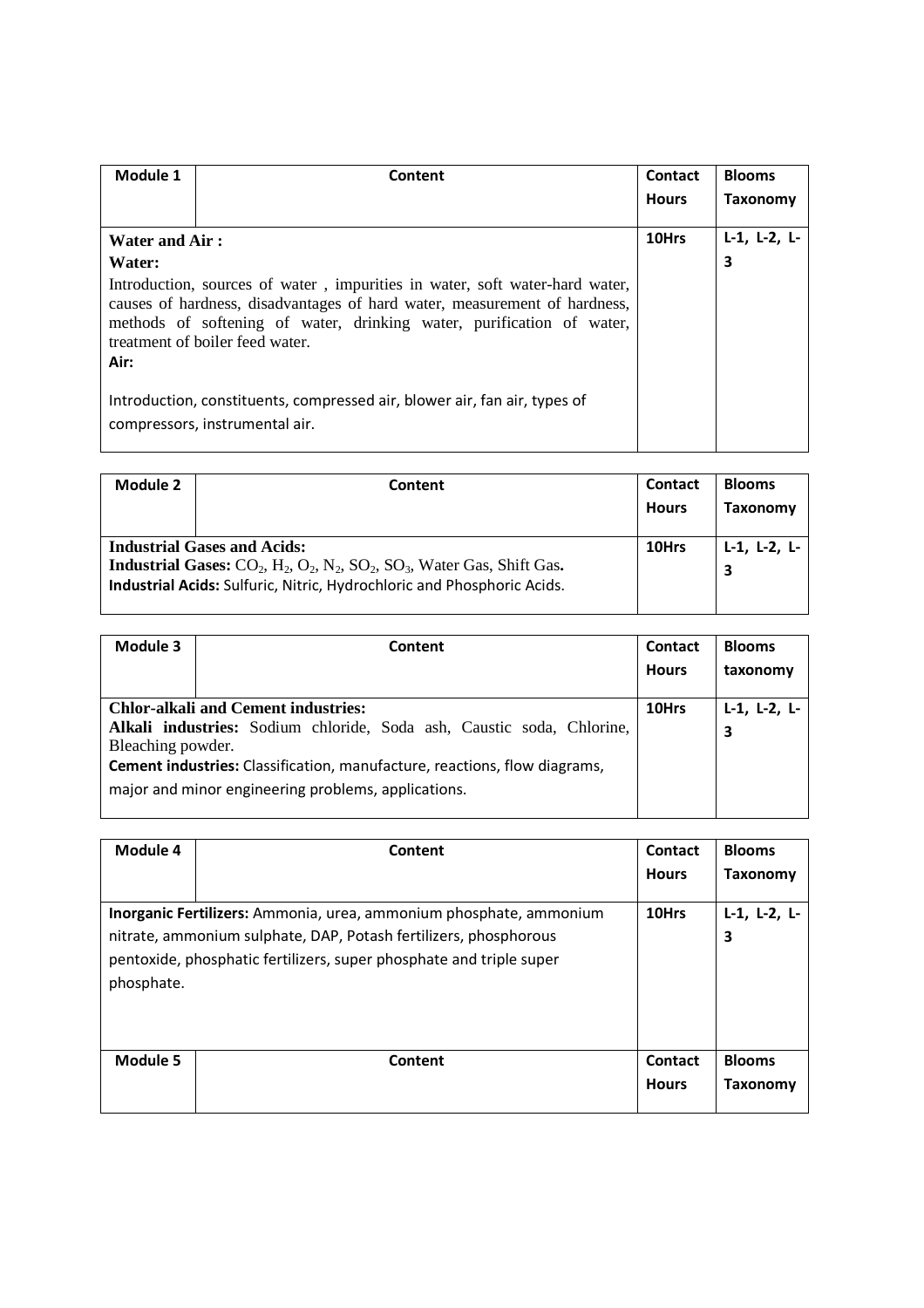| L-1, L-2, L- |
|--------------|
|              |
|              |

## **COURSE OUTCOME:** At the end of the course, students are expected to

- 1. Understand the industrial activities at different inorganic industries.
- 2. Know the major and minor engineering problems in different industries.
- 3. Importance of these industries in National economy.
- 4. Understand the safety practices in these industries.

# **GRADUATE ATTRIBUTES:**

- Problem analysis.
- Design/development of solutions.

#### **QUESTION PAPER PATTERN:**

• The question paper will have ten questions. Each full is for 16 marks. There will be two full questions (with a maximum of four sub questions) from each module. Each full question will have sub questions covering all the topics under a module. The students will have to answer five full questions, selecting one full question from each module.

#### **TEXT BOOKS:**

- 1. **Chemical Process Industries,** Shreve's, 4th Edition, McGraw Hill.
- 2. **Dryden Outlines of Chemical Technology for 21st Century,** Gopal Rao & Marshall Sittig, 3rd Edition. EWP.
- 3. **Unit Processes in Organic Chemical Industries**, Desikan and Sivakumar (Eds.), CEDC, IITM, 1982.

#### **REFERENCE BOOK:**

1. **Encyclopedia of Chemical Technology**, Kirk and Othmer, 27 volume set, 5th Edition, Wiley, 2004.**Proce**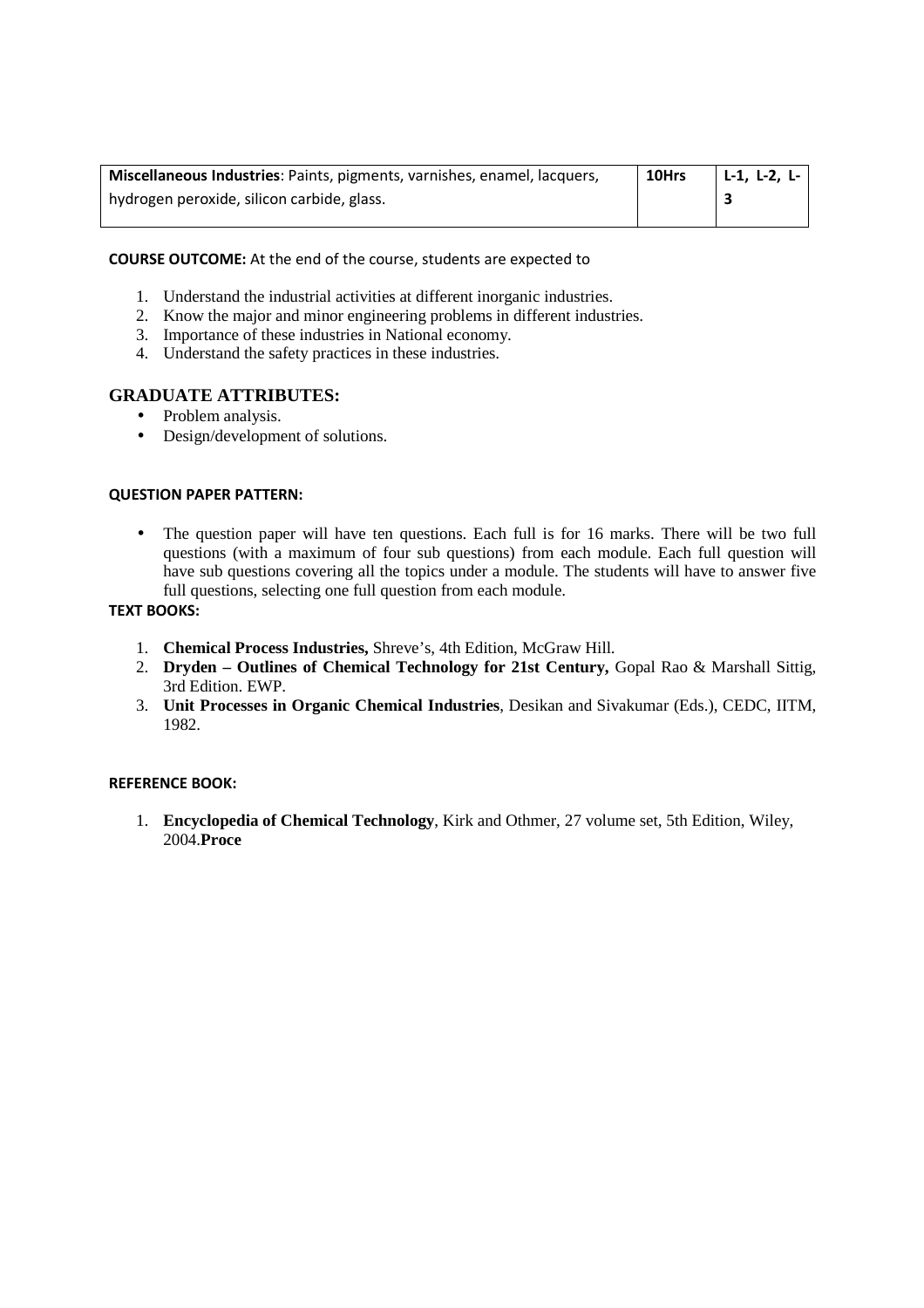# **TECHNICAL CHEMISTRY**

**Sub Code : 15CH36 IA Marks : 20**<br>**Hrs/Week** : 03 **Exam Hou Total Hrs : 50 Exam Marks : 80** 

**Exam Hours: 03** 

**Credits : 04** 

- 1. Study the basic of bond formation Types bonding Anti bonding
- 2. Study of Colligative properties; determine the effects of solutes on boiling point, freezing point, and osmotic pressure and to calculate the molecular weight of the unknown solute using freezing point depression
- 3. 3 Study of isomerism nomenclature properties of isomers
- 4. Study of Coordinate compounds
- 5. Study of Heterocyclic compounds
- 6. Study of reactions & mechanisms

| Module 1 | Content                                                                      | Contact<br><b>Hours</b> | <b>Blooms</b><br><b>Taxonomy</b> |
|----------|------------------------------------------------------------------------------|-------------------------|----------------------------------|
|          | <b>BONDING:</b> Atomic and Molecular orbital theory:                         | 10Hrs                   | $L-1$ , $L-2$ , $L-$             |
|          | Theory of bonding, Types of Bonds, Hydrogen bond with discussion on          |                         | 3                                |
|          | interaction between two atoms such as exchange of electron, screen effect of |                         |                                  |
|          | electrons, ionic character of H-OH bond. Anti Bonding, Band Theory of metals |                         |                                  |
|          | Theory of Resonance, Structural stability, structure of carbonate ion and    |                         |                                  |
|          | benzene, Importance of resonance compounds                                   |                         |                                  |
|          |                                                                              |                         |                                  |

| Module 2 | Content                                                                      | Contact      | <b>Blooms</b>        |
|----------|------------------------------------------------------------------------------|--------------|----------------------|
|          |                                                                              | <b>Hours</b> | Taxonomy             |
|          |                                                                              |              |                      |
|          | <b>COLLIGATIVE PROPERTIES:</b>                                               | 10Hrs        | $L-1$ , $L-2$ , $L-$ |
|          |                                                                              |              | 3                    |
|          | Colligative properties - meaning and types, Lowering of vapor pressure -     |              |                      |
|          | Raoult's law - statement, limitation, Determination of molecular weight by   |              |                      |
|          | lowering of vapor pressure. Problems, Ostwald's and Walker's method,         |              |                      |
|          | Elevation in boiling point of a solvent - derivation, Experimental           |              |                      |
|          | determination of molecular weight by ebullioscopy method, problems,          |              |                      |
|          | Isotonic solutions - abnormal molecular weight. Osmosis and osmotic          |              |                      |
|          | pressure – explanation of the terms, effect of temperature and concentration |              |                      |
|          | and simultaneous effect of both, Determination of molecular weight,          |              |                      |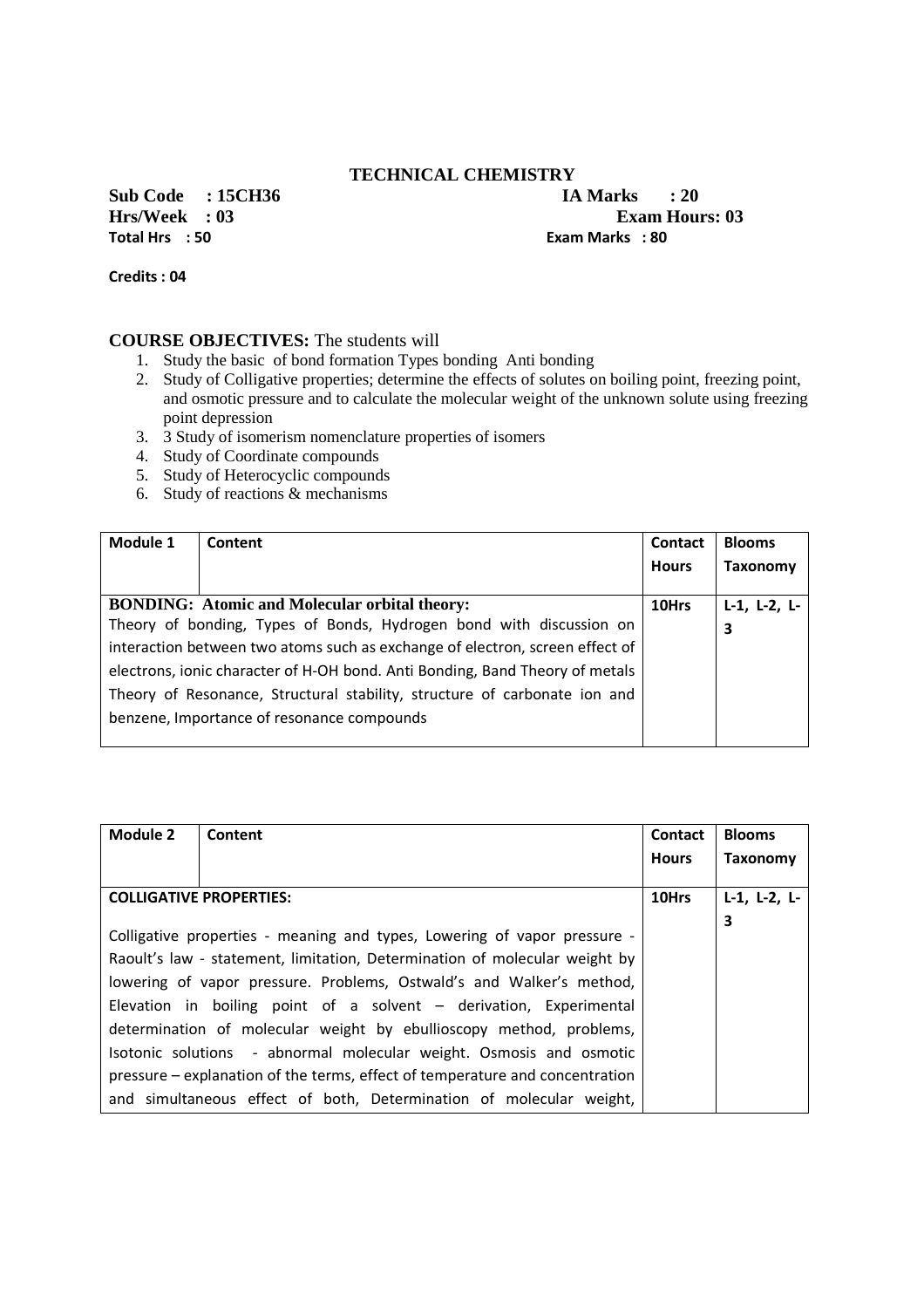| Berkeley and Hartley's method. |  |
|--------------------------------|--|
|                                |  |

| Module 3                       | Content                                                                                                                                                                                                                                                                                                                                                                                                                                                                                                                                                                         | Contact        | <b>Blooms</b>        |
|--------------------------------|---------------------------------------------------------------------------------------------------------------------------------------------------------------------------------------------------------------------------------------------------------------------------------------------------------------------------------------------------------------------------------------------------------------------------------------------------------------------------------------------------------------------------------------------------------------------------------|----------------|----------------------|
|                                |                                                                                                                                                                                                                                                                                                                                                                                                                                                                                                                                                                                 | <b>Hours</b>   | Taxonomy             |
| <b>ISOMERISM:</b>              |                                                                                                                                                                                                                                                                                                                                                                                                                                                                                                                                                                                 | <b>10 Hrs.</b> | $L-1$ , $L-2$ , $L-$ |
|                                | Definition, Types Conformational isomerism in alkanes, free rotation about<br>carbon- carbon single bond, conformation of ethane, propane n, butane,<br>relative stability of different conformations. Optical isomers - Isomer number<br>& tetrahedral carbon atom chirality, optical isomerism with one asymmetric<br>carbon atom, Polarimeter, Specific rotation, Enantiomerism R & S<br>Nomenclature. Geometrical isomerism - Definition, conditions for<br>geometrical isomerism, cis-trans & E-Z nomenclature, physical & chemical<br>properties of geometrical isomerism |                | 3                    |
| <b>COORDINATION CHEMISTRY:</b> |                                                                                                                                                                                                                                                                                                                                                                                                                                                                                                                                                                                 |                | $L-1$ , $L-2$ , $L-$ |
| coordination compounds.        | Werner's theory, Nomenclature, effective atomic number, stability of<br>complex ions, factors affecting the stability, stereochemistry of co-ordination<br>compounds. Isomerism of co-ordination compounds.<br>Importance of                                                                                                                                                                                                                                                                                                                                                    |                | 3                    |

| Module 4         | Content                                                                   | Contact      | <b>Blooms</b>        |
|------------------|---------------------------------------------------------------------------|--------------|----------------------|
|                  |                                                                           | <b>Hours</b> | taxonomy             |
|                  | <b>HETEROCYCLIC COMPOUNDS:</b>                                            | 10Hrs        | $L-1$ , $L-2$ , $L-$ |
|                  |                                                                           |              |                      |
|                  | Nomenclature Classification Structure, Preperation Properties & Reactions |              | 3                    |
|                  | of Heterocyclic, Anagues of Cyclopropane Cypclo butane Cyclopentadiene    |              |                      |
|                  | Heterocyclic's one or more hetero atoms Azetidenes Furans Pyratidine,     |              |                      |
|                  | Pyroles diazines Fused heterocyclics Heterocyclics in Dyes Medicines      |              |                      |
| Natural products |                                                                           |              |                      |
|                  |                                                                           |              |                      |

| Module 5 | <b>Content</b> | Contact   Blooms |  |
|----------|----------------|------------------|--|
|          |                |                  |  |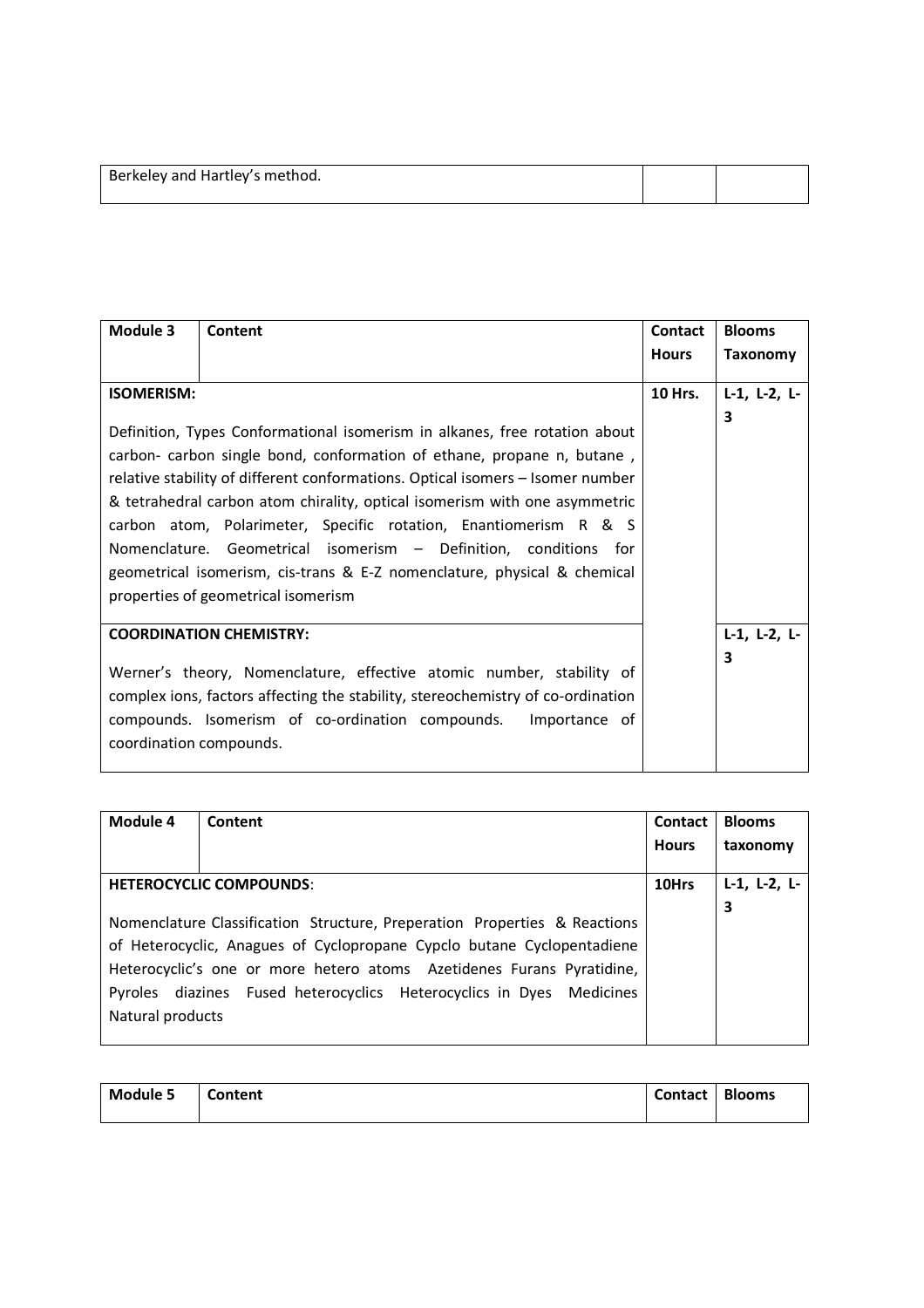|                                                                                 | <b>Hours</b> | taxonomy             |
|---------------------------------------------------------------------------------|--------------|----------------------|
|                                                                                 |              |                      |
| <b>REACTIONS &amp; MECHANISMS:</b>                                              | 10Hrs        | $L-1$ , $L-2$ , $L-$ |
| Concept of Steady states, reactive intermediates, Carbanions, Carbocations,     |              | 3                    |
| Inductive and resonance effects. Mechanism of nucleophilic substitution (SN1    |              |                      |
| and s2) in alkyl halides. Mechanism of elimination reactions (E1 and E2).       |              |                      |
| Mechanism of electrophilic substitution in benzene, nitration, sulphonation,    |              |                      |
| halogenation. Friedel-crafts alkyl and acylation reactions. Electronic          |              |                      |
| interpretation of orienting influence of substituents in aromatic electrophilic |              |                      |
| of toluene, chlorobenzene, phenol and nitrobenzene. Solvents effects            |              |                      |
|                                                                                 |              |                      |

**COURSE OUTCOMES:** On successful completion of this course students will be able to

- 1. Explain the bond theory Resonance theory H-OH Bonds
- 2. Explain the effects of solutes on boiling point, freezing point, and osmotic pressure and to calculate the molecular weight of the unknown solute using freezing point depression.
- 3. Explain the structure and bonding of coordination compounds with proper reason of deviation, isomerism prevailing
- 4. Write reaction mechanisms in various types of reactions.

# **GRADUATE ATTRIBUTES:**

- Problem analysis.
- Design/development of solutions.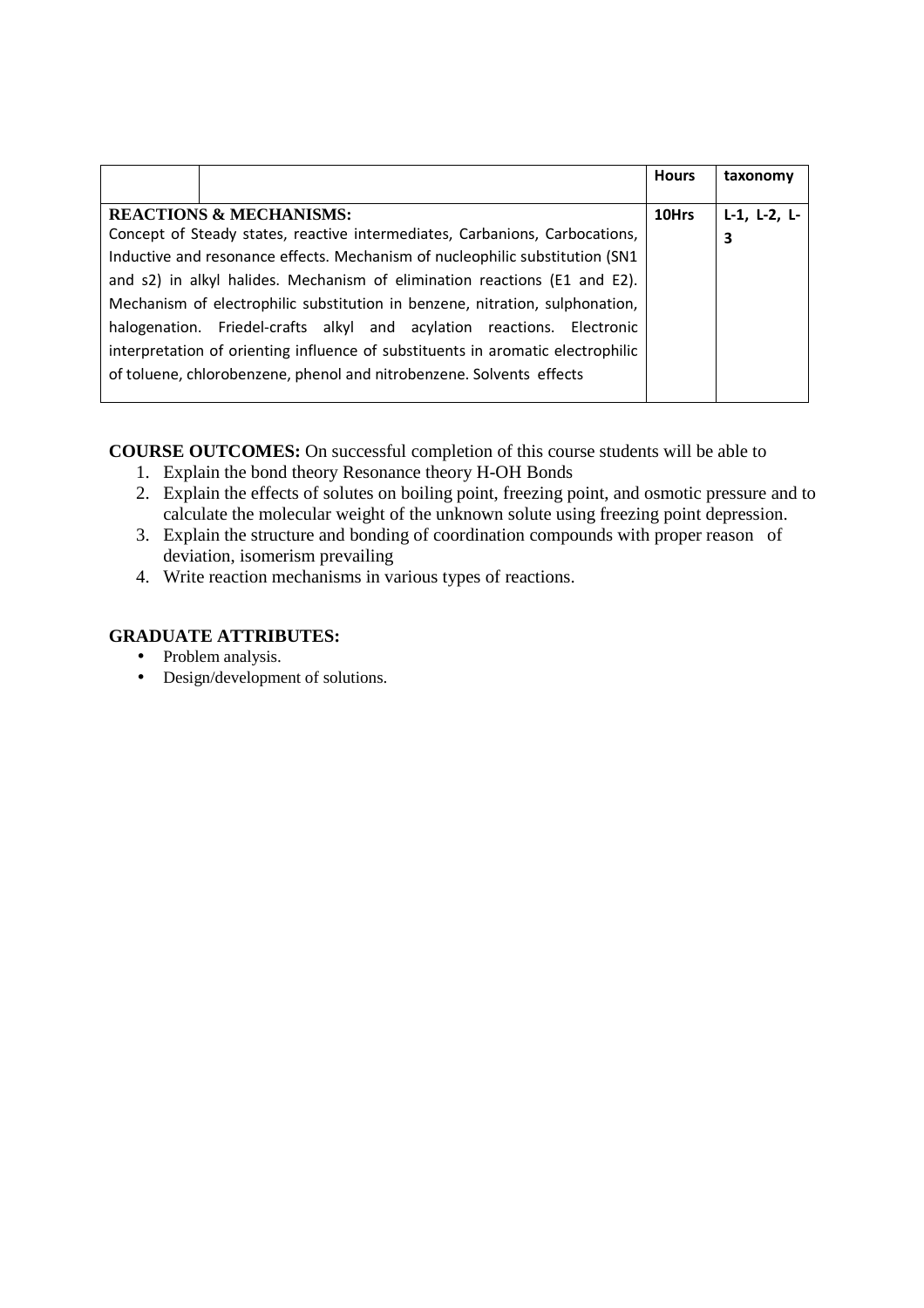#### **QUESTION PAPER PATTERN:**

• The question paper will have ten questions. Each full is for 16 marks. There will be two full questions (with a maximum of four sub questions) from each module. Each full question will have sub questions covering all the topics under a module. The students will have to answer five full questions, selecting one full question from each module.

#### **TEXT BOOKS:**

- 1. Arun Bahl and Bahl B.S., **"A text book of Organic Chemistry"**, 15th edn., Chand S. and Company, New Delhi, 1998
- 2. Morrison B.R. and Boyd L.L., "Organic Chemistry", 6<sup>th</sup> edn, ELBS, New Delhi, 1998
- 3. Tiwari Melhotra and Vishnoi, **"Organic Chemistry"**, 7th edn., Chand S. and Company, New Delhi, 1996

### **REFERENCE BOOKS:**

- 1. Puri L.R. and Sharma B.R., "Physical Chemistry", 14<sup>th</sup> edn., Chand S. and Company, New Delhi, 1998
- 2. James Huheey, "**Inorganic Chemistry**", 19<sup>th</sup> edn. Willey Publishers, New Delhi, 1997
- 3. Dhone D. B., A Text Book of Plant Utilities, Nirali Publications.

# **MOMENTUM TRANSFER LAB**

| Sub Code : 15CHL37   | IA Marks : 20   |
|----------------------|-----------------|
| $Hrs/Week : 1T + 2L$ | Exam Hours: 03  |
| Total Hrs : 42       | Exam Marks : 80 |

#### **Credits: 02**

The experiments are to be conducted on the following topics,

- 1. Friction in circular pipes.
- 2. Friction in non-circular pipes.
- 3. Friction in helical/spiral coils.
- 4. Flow measurement using venturi/orifice meters (incompressible fluid).
- 5. Local velocity measurement using Pitot tube
- 6. Flow over notches
- 7. Hydraulic coefficients open orifice
- 8. Packed bed
- 9. Fluidized bed
- 10. Study of characteristics for centrifugal , Positive displacement pump
- 11. Study of various pipe fittings and their equivalent lengths.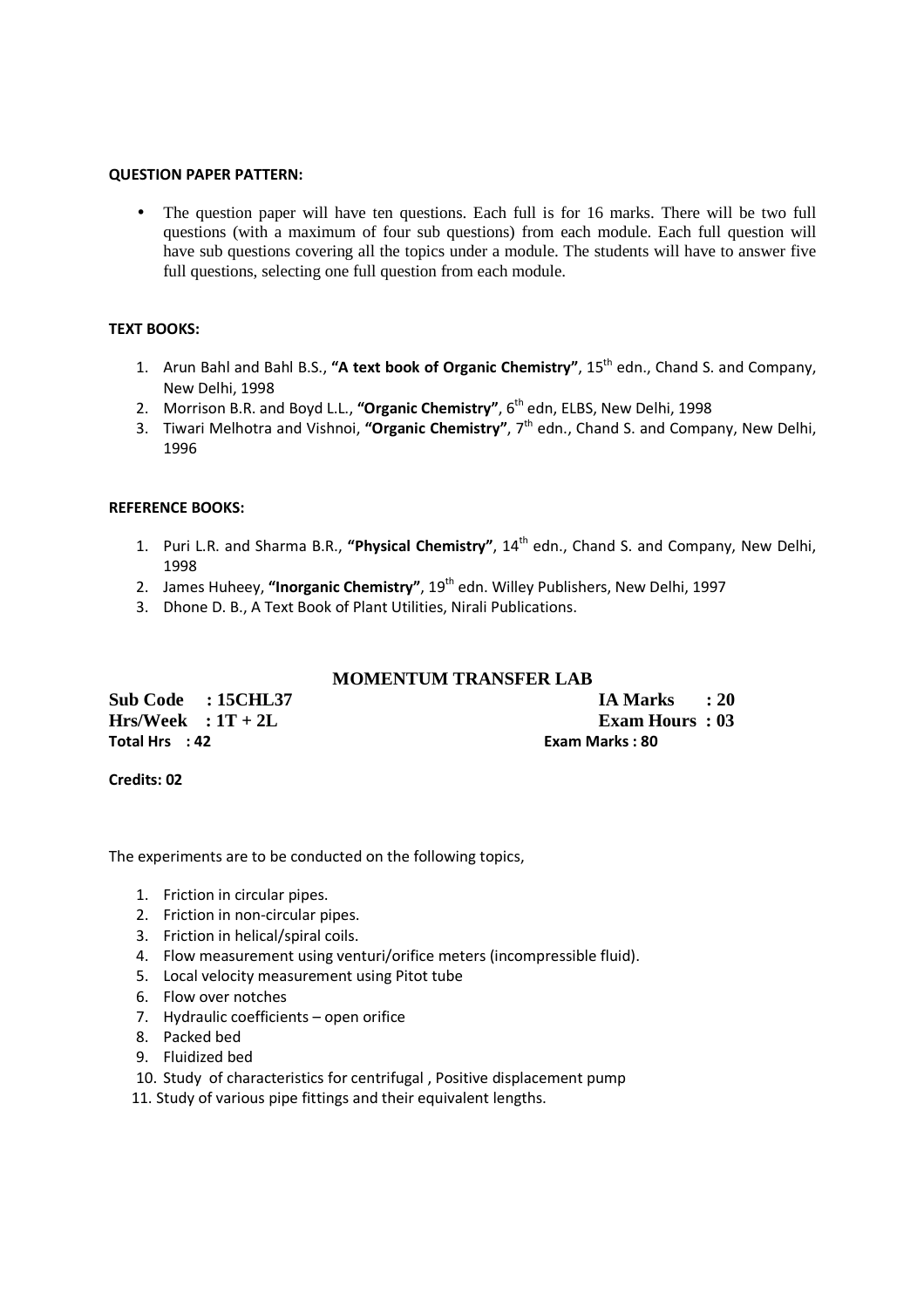- 12. Compressible fluid flow
- 13. Reynolds apparatus.
- 14. Unsteady flows Emptying of Tank

**Note: Minimum of 10 experiments are to be conducted.**